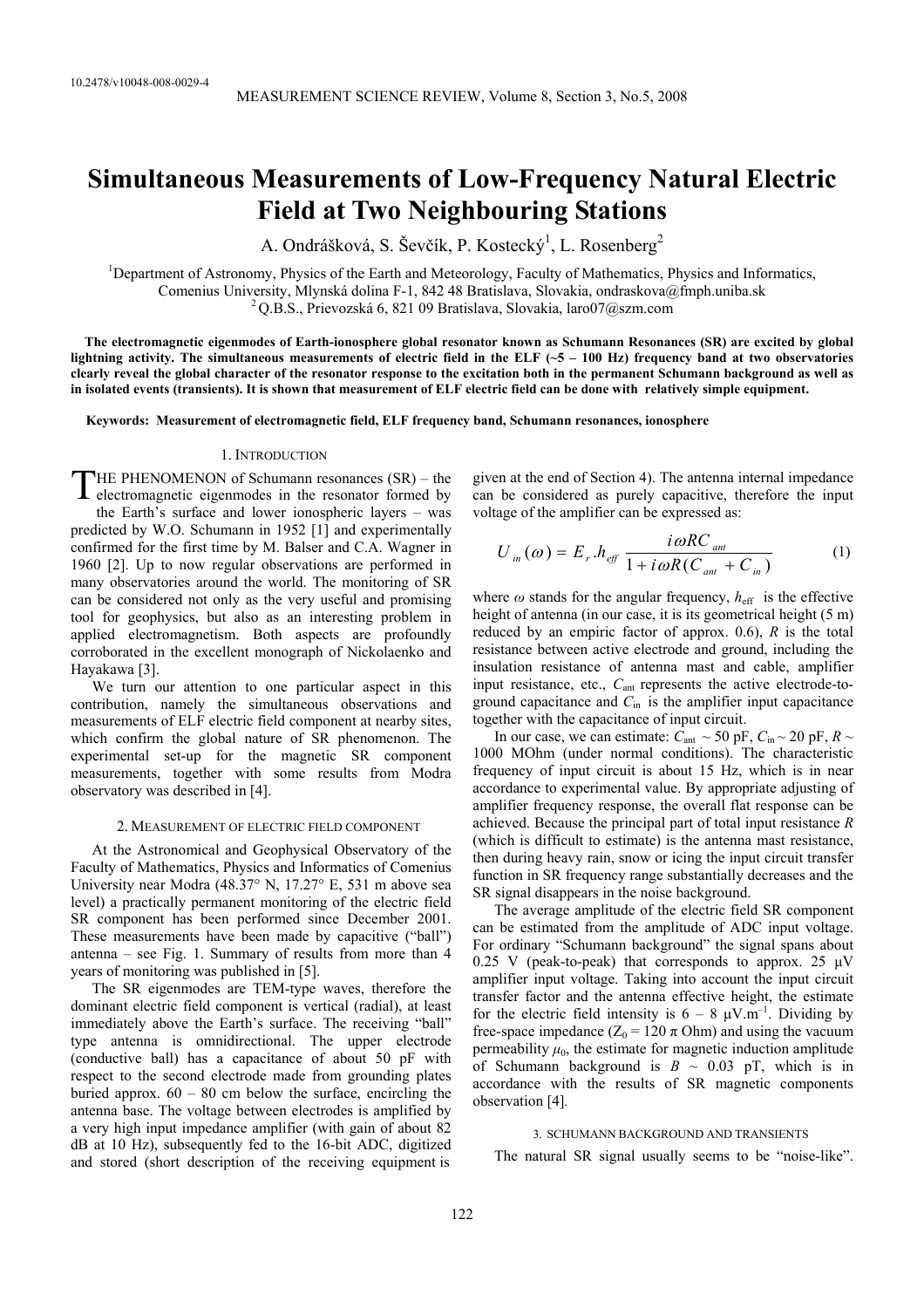Nevertheless, the Fourier spectrum of the signal accumulated for some tens of seconds or minutes clearly shows the quasiregular pattern of peaks at characteristic mode frequencies. The peak frequencies, *Q*-factors and amplitudes of individual modes exhibit the variations in various time scales (from hours to years). The most important sources of these variations are the seasonal migration of lightning activity foci on Earth, the changes of the ionosphere structure and the influence of solar activity.



Fig.1 The capacitive antenna for monitoring Schumann resonance electric field component at AGO. The amplifier and analogue filters are placed in a small screened box directly at the bottom near the antenna base.



Fig.2 Raw spectrum of SR transient (thin line) and the same spectrum fitted by the weighted sum of Lorentz functions (thick line) processed in short-time (1.28 s) data set. The characteristic pattern of higher SR modes (60 – 100 Hz) is clearly visible (lower modes are out of range due to linear vertical scale). Only if the resonator is excited by a single, extraordinary intense lightning discharge, the higher modes can appear in the short-time spectra shown here.

It is well known that the majority of global lightning activity is concentrated into three tropical areas (equatorial Africa, Indonesia and Amazonia). The great number of lightning discharges scattered in space and time excite the quasi-permanent SR field oscillations quoted as "Schumann background". From time to time, spatially isolated huge discharges can excite the Earth-ionosphere resonator in such a strong manner, that the higher modes can be distinguished in the spectra obtained from short (several seconds) time series. These phenomena are named "Q-bursts" and manifest themselves usually as "double-spikes" of bipolar time pattern, separated by some tenths of a second. Their amplitude exceeds in most cases the average value of "Schumann background" by a factor of ten. The coherence of their excitation sources allows (at least in principle) to reveal the spatial pattern of E.M.field for SR modes when transient event is detected at more observatories distributed over the Earth's surface. For most of the time, higher SR modes (*f* > 40 Hz) are buried in the Schumann background spectra, because the corresponding wavelength is generally several thousand km and multiple sources (discharges) are non-coherent at this spatial scale. Typical "higher-modes" portion of transient spectrum can be seen in Fig.2.



Fig.3 The examples of raw short-time spectra of transient signals (two subgraphs from above) and the spectrum of Schumann background signal (lowest subgraph). All spectra obtained by DFT are shown by thin lines, the results of non-linear least-square fitting by sum of Lorentz-like functions are depicted by thick lines. The vertical dotted lines indicate the average peak frequencies of Schumann modes. The apparent "holes" around 50 Hz are artifacts of analogue notch filters suppressing the public line hum.

In Fig.3, two examples of short-time spectra from signal sequences 10.24 s long containing transients (in upper right rectangles, the 1 s parts of time recordings) are depicted. The upper subgraph shows the usual form of transient event ("Q-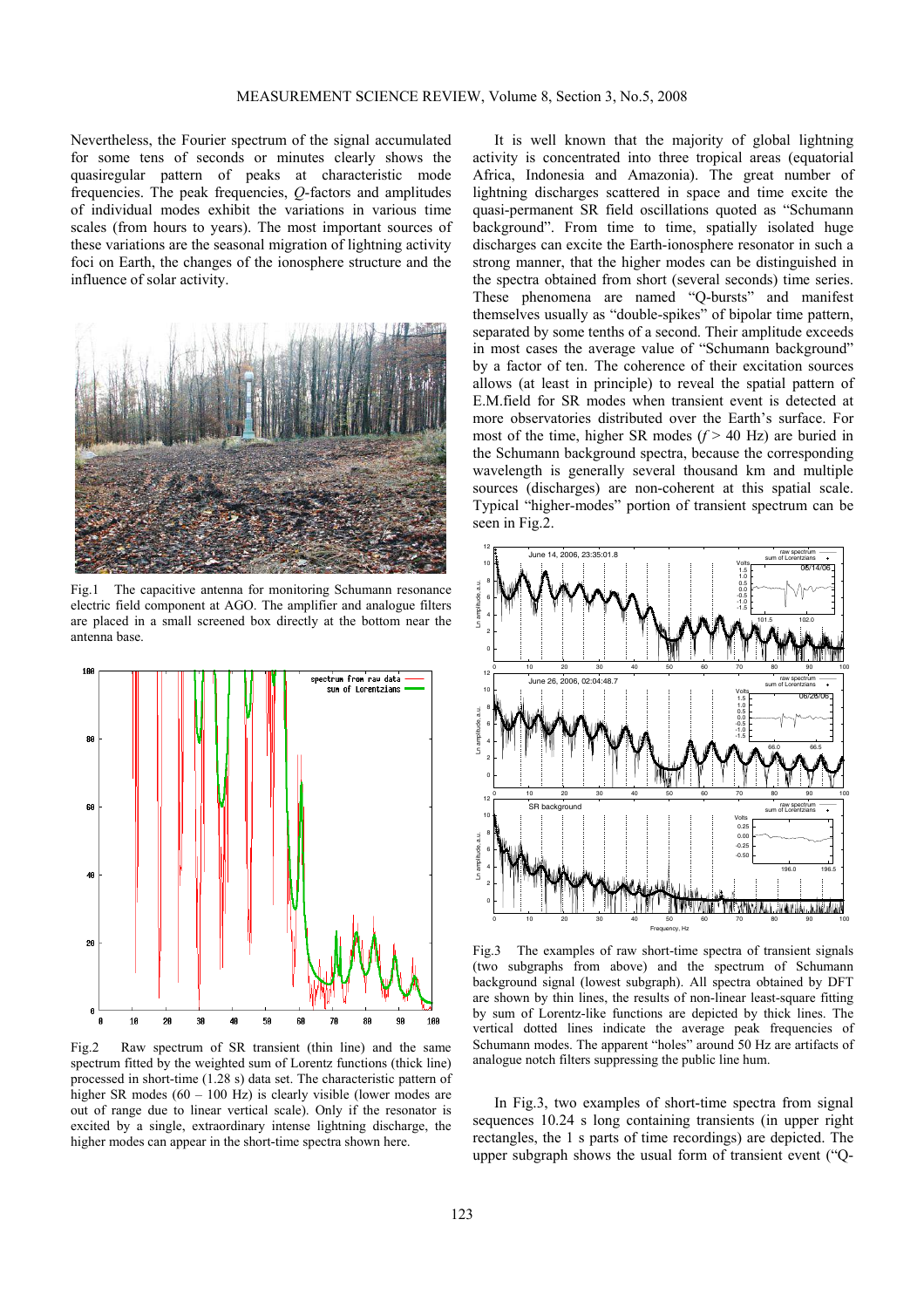burst"). The first (leading) bipolar spike is excited by lightning discharge directly, the second spike – on its way around the globe – is slightly attenuated and widened in time by frequency dispersion. The interspike interval (around 0.13 – 0.15 s) corresponds to the wavefront traveling time for one Earth's orbit.

The second subgraph from above shows the peculiar transient possessing the same interspike interval, but without any sign of attenuation and dispersion. Transients of this type (of obscure origin up to now) are observed frequently, which definitely cannot be attributed to pure chance [6].

The lowest subgraph shows the spectrum of time sequence of pure Schumann background. We can clearly see that higher Schumann modes (for index  $n > 6$ , frequency  $f > 50$  Hz) are totally absent. The wavelengths of higher Schumann modes (taking into account the phase velocity about  $0.75 - 0.8$  c, due to ionospheric plasma properties) are comparable to spatial dimensions of principal thunderstorm foci.

# 4. SIMULTANEOUS OBSERVATIONS FROM MODRA AND NAGYCENK

All three principal components of SR field (vertical electric and two orthogonal horizontal magnetic components) have been regularly monitored at Nagycenk observatory in Hungary, operated by Geophysical and Geodetical Research Institute of the Hungarian Academy of Sciences (16.71<sup>°</sup> E, 47.63<sup>°</sup> N). The experimental set-up for electric field measurements is very similar to the equipment used in Modra. The straight-line distance between both observatories is about 92 km. By courtesy of Dr. József Bór from Nagycenk observatory, we have had the possibility to compare results of SR electric field measurements at both sites. Moreover, the identification of numerous Q-bursts has been successful. In Fig. 4 both records of an event from June 26, 2006 are shown as an example. High correlation (not only for the transient itself, but also for the "background signals") is a clear evidence that the observations record the global SR field pattern. Minor differences in the time patterns can be attributed to local effects, and, predominantly, to slightly different frequency responses of receiving tracts in both cases.

Here is a brief description of the receiving equipment for electrical component SR field monitoring used at Modra observatory (AGO):

The amplifier (situated immediately at antenna base) has a symmetrical input bridge circuit with a twin vacuum electrometric tube as an active element. The rest of amplifier circuitry is completely solid-state, with a complementary (symmetric) output driving twisted-pair cable (of  $\sim 150$  m length) to ADC and PC for subsequent data processing. The experiments with high impedance FET operational amplifier at the input have provided analogical results, but they were more vulnerable to close atmospheric discharges.

The total gain of amplifier is about 82 dB at 10 Hz. The broadband, very low-frequency noise (below the SR frequency range) is suppressed by sixth order active high-pass (corner frequency  $\sim$  4.5 Hz). Analogical suppression of public line hum is ensured by a couple of 50 Hz notches. After analogue processing, the signal is digitized at sampling frequency 200 Hz by 16-bit separate ADC and, finally, stored in PC for next spectral processing.



Fig.4 Example of simultaneous record of Q-burst (in the electric field component) from June 26, 2006, 02:04:48.8 UT. The signal from observatory in Modra (dashed line) and signal from Nagycenk observatory (solid line) represent the simultaneous recording of the electric field component: The upper graph: 1 sec long record covering the event itself. The vertical scale is (in all graphs) in volts at the ADC input. The lower graphs (note the different vertical scale) show the "Schumann background" signal. The second and the third graph from the top are the 1-second intervals before the event, last two show the equal length intervals after the event. Note the different vertical scales on the graphs.



Fig.5a The record of transient event from January 3, 2007, 07:20:28 UT (electric field component) made at Nagycenk Observatory, Hungary.



Fig.5b The same transient event recorded at Modra Observatory (AGO) also in electric field component (the time scale is different with respect to the above graph). Apparent polarity inversion of record is due to instrumental effect.